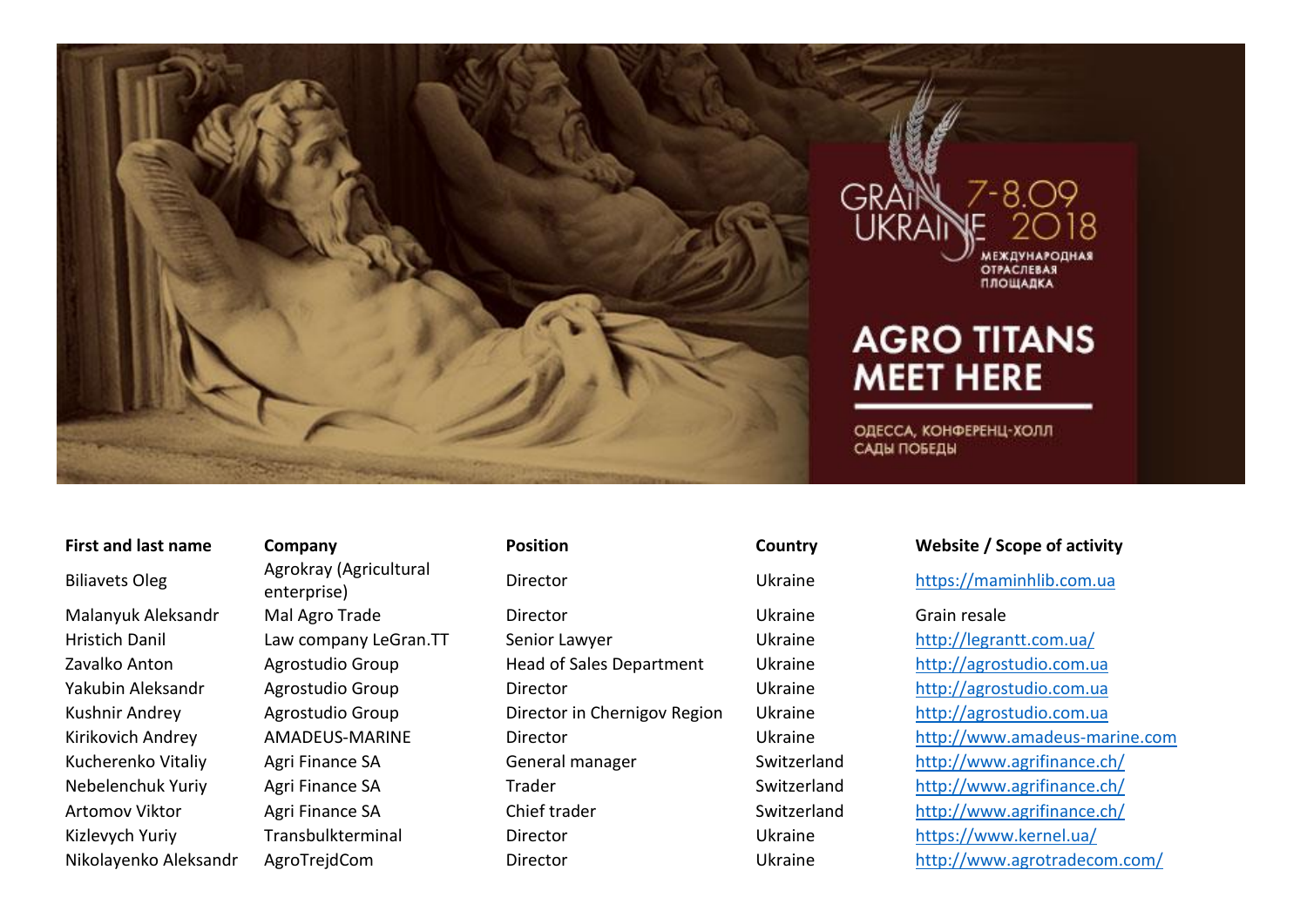| Ilin Nick             | Starfuels S.A.                                                                    | Commodity broker                                | Switzerland | http://starfuels.com/                                      |
|-----------------------|-----------------------------------------------------------------------------------|-------------------------------------------------|-------------|------------------------------------------------------------|
| German Yaroslava      | <b>GSP LLA</b>                                                                    | <b>Director</b>                                 | Ukraine     | http://gsp.ua/                                             |
| Cherashev Dmytro      | <b>Metallurgical Transport</b><br>Company LLC                                     | Logist                                          | Ukraine     | Provision of services in the transport of<br>goods by rail |
| Tupchii Elizaveta     | <b>Nofalab Laboratories</b><br>Ukraine/Dr.Buschmeyer<br><b>Inspection Ukraine</b> | Director                                        | Ukraine     | http://nofagroup.nl/                                       |
| Prokhorov Mikhail     | <b>Nofalab Laboratories</b><br>Ukraine/Dr.Buschmeyer<br><b>Inspection Ukraine</b> | Director                                        | Ukraine     | http://nofagroup.nl/                                       |
| Zagoruyko George      | <b>Trust Control International</b>                                                | Operation manager                               | Ukraine     | https://www.trust-control.org/en/                          |
| Kovalenko Konstantin  | <b>Trust Control International</b>                                                | <b>General Manager</b>                          | Ukraine     | https://www.trust-control.org/en/                          |
| Yemets Oleh           | SMART TRADE OVERSEAS SA                                                           | <b>Head of Purchasing</b><br>Department         | Ukraine     | Export of agricultural products                            |
| Falko Dmytro          | <b>LLC NE Terminal-UPSS</b>                                                       | <b>Executive manager</b>                        | Ukraine     | Transport handling of goods                                |
| Bykova Nataliya       | Mitsubishi Corporation Kiev<br>Office                                             | Senior Expert                                   | Ukraine     | https://www.mitsubishicorp.com                             |
| Salkutcan Sergei      | MHM Ukraine, LTD                                                                  | Representative of NEUERO in<br>the CIS region   | Ukraine     | http://www.mhm-ukraine.com                                 |
| Andriyko Vyacheslav   | <b>Willis Towers Watson</b>                                                       | <b>General Director</b>                         | Ukraine     | https://www.willistowerswatson.com/uk-<br>$U$ A            |
| Rafaielian Yurii      | «ODEMARA» LLC                                                                     | <b>Deputy General Manager</b>                   | Ukraine     | http://www.odemara.com                                     |
| Naumcheva Viktoriya   | <b>Fair Logics</b>                                                                | <b>Commercial Director</b>                      | Ukraine     | http://fairlogics.com.ua/                                  |
| Naumchev Roman        | <b>Fair Logics</b>                                                                | <b>General Director</b>                         | Ukraine     | http://fairlogics.com.ua/                                  |
| Kalashnyk Valeriia    | <b>KMZ Industries</b>                                                             | <b>CEO</b>                                      | Ukraine     | http://kmz.pl.ua/                                          |
| <b>Rybachuk Borys</b> | <b>KMZ Industries</b>                                                             | Deputy CEO for Commerce                         | Ukraine     | http://kmz.pl.ua/                                          |
| Cherevko Ivan         | <b>Cardiff Commodities</b>                                                        | Manager                                         | Ukraine     | www.cardiff-trading.com                                    |
| <b>Berens Ralf</b>    | FR. MEYERS SOHN                                                                   | <b>Global Head of Agricultural</b><br>Logistics | Ukraine     | www.fms-logistics.com                                      |
| Pavlyshyn Sergii      | FR. MEYERS SOHN                                                                   | <b>General Director</b>                         | Ukraine     | www.fms-logistics.com                                      |
| <b>Kralov Yuriy</b>   | <b>MTB Bank</b>                                                                   | Chairman of the Board                           | Ukraine     | http://marfinbank.ua/                                      |
| Lyashenko Stanislav   | MTB Bank                                                                          | Manager Odessa Central Sub-<br><b>Branch</b>    | Ukraine     | http://marfinbank.ua/                                      |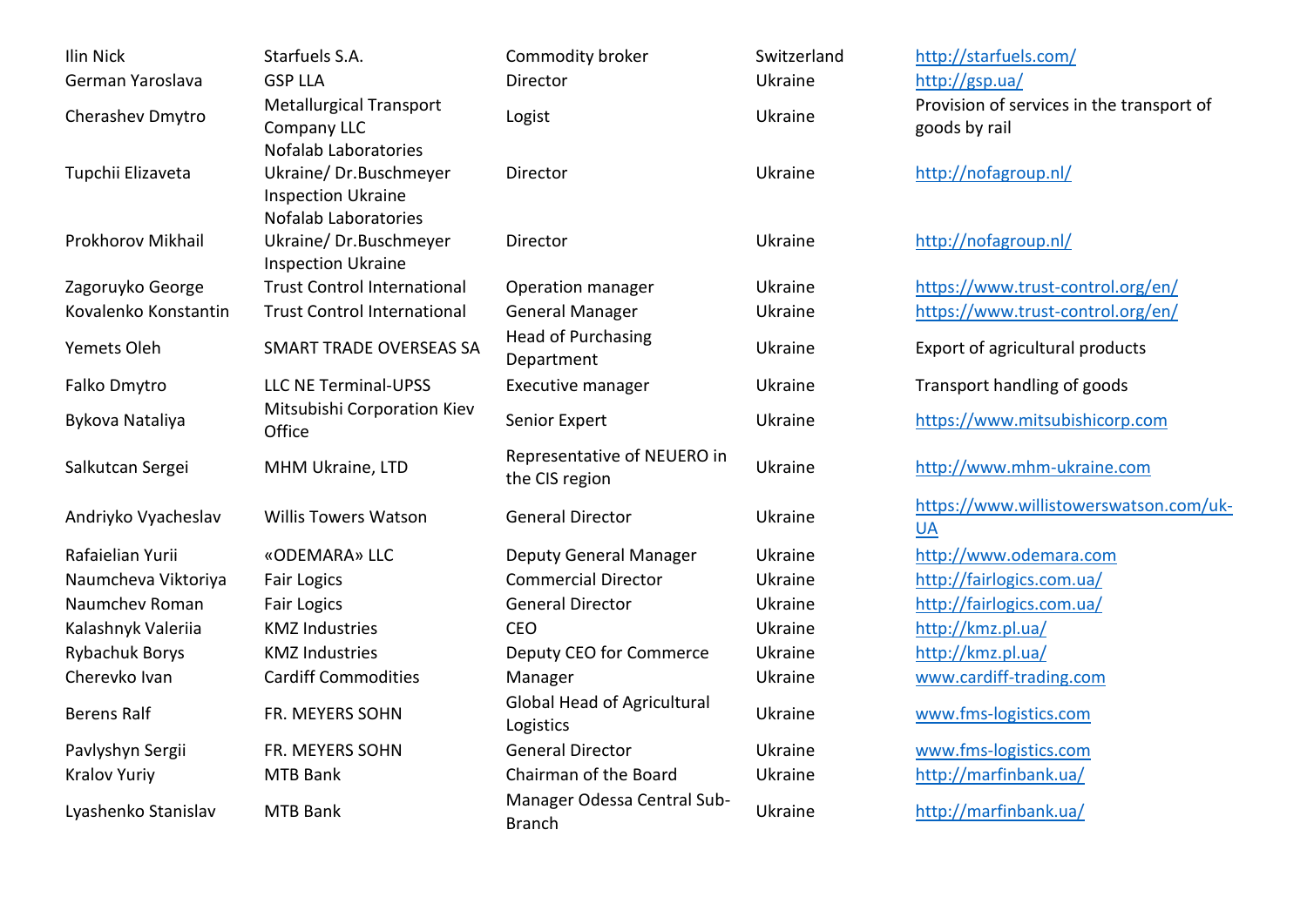| https://zlata-trade.com/ua                                          |
|---------------------------------------------------------------------|
|                                                                     |
|                                                                     |
|                                                                     |
|                                                                     |
|                                                                     |
| http://www.lbh-group.com/                                           |
|                                                                     |
|                                                                     |
|                                                                     |
|                                                                     |
| freight forwarding, port agency,<br>chartering, container logistics |
| https://www.zernotorg.com/                                          |
|                                                                     |
|                                                                     |
|                                                                     |
| http://www.agmintest.com.ua                                         |
| http://www.lbh-group.com/                                           |
| Growing vegetables and melons, roots                                |
|                                                                     |
|                                                                     |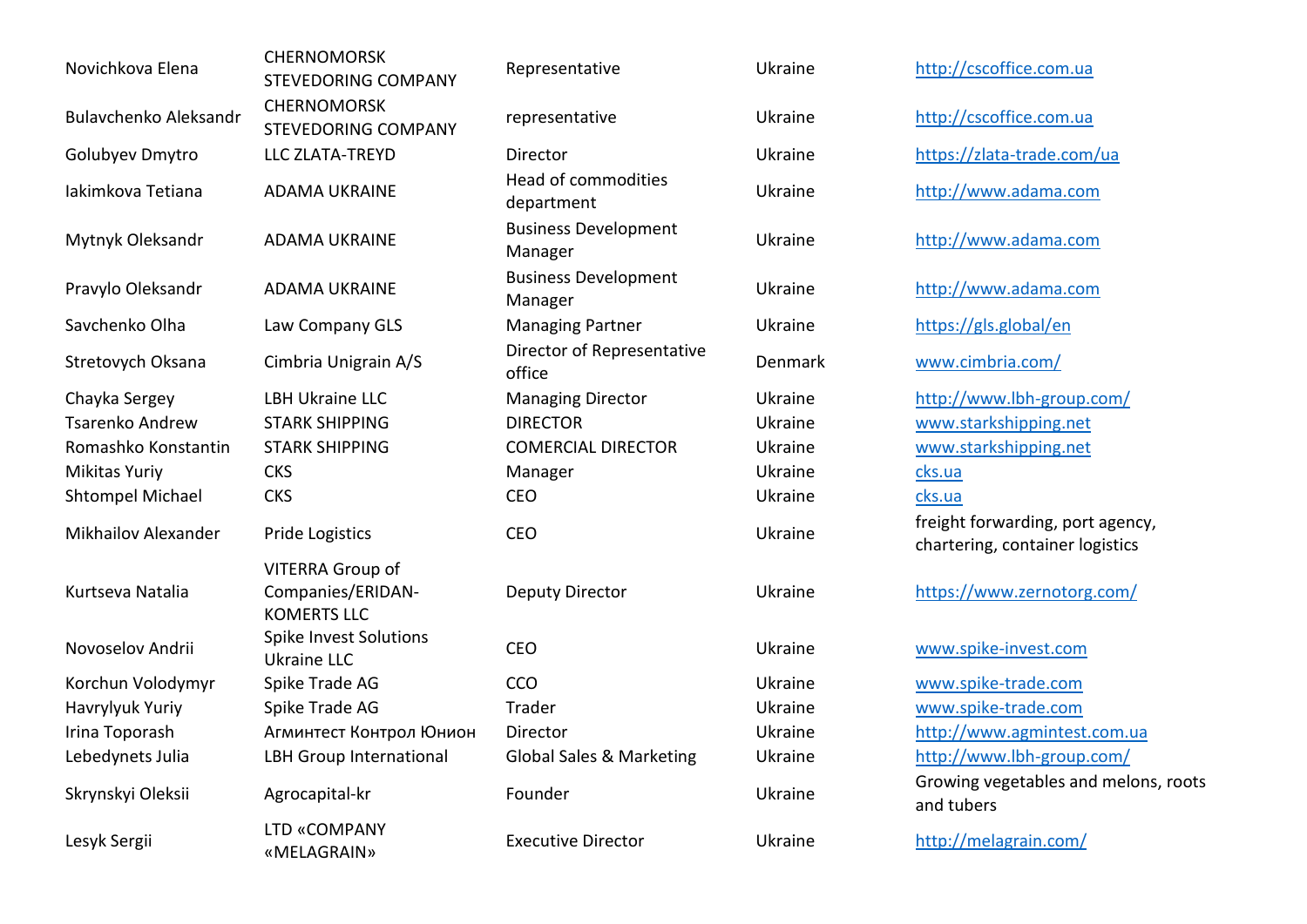| Nikitiuk Svitlana<br>Kiba Aleksey<br>Grushko Aleksey | LLC «EpicentrK»<br>Variant Agro Build<br>Variant Agro Build | Head of trading department<br>Head of the regional office<br>Director  | Ukraine<br>Ukraine<br>Ukraine | http://epicentrk.com.ua<br>http://variant-ab.com.ua/<br>http://variant-ab.com.ua/ |
|------------------------------------------------------|-------------------------------------------------------------|------------------------------------------------------------------------|-------------------------------|-----------------------------------------------------------------------------------|
| Sevenko Galina                                       | <b>Corporation APK</b>                                      | President                                                              | Ukraine                       | Agricultural producers                                                            |
| Kostetsky Bogdan                                     | <b>GLENCORE</b>                                             | <b>Trading Manager Grains and</b><br><b>Oilseeds</b>                   | Ukraine                       | http://www.glencore.com                                                           |
| Kovyrkin Maksym                                      | <b>Quadra Commodities SA</b>                                | Director                                                               | Ukraine                       | https://www.quadra.com/                                                           |
| Zyrianova Elena                                      | LIMITED LIABILITY COMPANY<br>"ENGELHART CTP (UKRAINE)"      | Director                                                               | Ukraine                       | www.ectp.com                                                                      |
| <b>Gumeniuk Volodymyr</b>                            | LIMITED LIABILITY COMPANY<br>"ENGELHART CTP (UKRAINE)"      | Trader                                                                 | Ukraine                       | www.ectp.com                                                                      |
| Lofiy Andrey                                         | Logistic Insurance Online                                   | <b>Commercial Director</b>                                             | Ukraine                       | http://lionbroker.net/                                                            |
| Karpenko Oleksandr                                   | Louis Dreyfus Company                                       | Head of Ukraine                                                        | Ukraine                       | http://www.ldc.com/ua/ua                                                          |
| Didchenko Eugeny                                     | Louis Dreyfus Company                                       | <b>Domestic Origination Manager</b>                                    | Ukraine                       | http://www.ldc.com/ua/ua                                                          |
|                                                      | <b>AGROSTUDIO GROUP</b>                                     |                                                                        | Ukraine                       | http://agrostudio.com.ua/                                                         |
|                                                      | <b>AGROSTUDIO GROUP</b>                                     |                                                                        | Ukraine                       | http://agrostudio.com.ua/                                                         |
| Bouda Rashid                                         | Interlegal                                                  | Manager of port and sea<br>projects                                    | Ukraine                       | http://www.interlegal.com                                                         |
| <b>Bikulov Vladimir</b>                              | $JIT+$                                                      | Project manager                                                        | Ukraine                       | https://jitplus.com.ua/                                                           |
| Karpiuk Valeriy                                      | LLC «EpicentrK»                                             | Trader                                                                 | Ukraine                       | http://epicentrk.com.ua                                                           |
| Kobzov Mikhail                                       | Lentax-Yug LLC                                              | Deputy logistics director                                              | Ukraine                       | http://www.lentax-yug.co                                                          |
| Dyminskyi Maksym                                     | Ag Growth International                                     | Area manager: Ukraine,<br>Russia, Kazakhstan, The Baltic<br>countries. | Canada                        | www.aggrowth.com/                                                                 |
| <b>Taras Osadchiy</b>                                | Ukrainian agro trading group<br>Ltd                         | General manager                                                        | Ukraine                       | www.uatg.org/                                                                     |
| Dubrovin Alexander                                   | PJSC «BANK VOSTOK»                                          | Head of special projects in<br>corporate sales                         | Ukraine                       | https://bankvostok.com.ua                                                         |
| Shulla Sergey                                        | PJSC «BANK VOSTOK»                                          | Head of corporate sales                                                | Ukraine                       | https://bankvostok.com.ua                                                         |
| Gonchar Ruslan                                       | <b>Eurofins Agro Testing Ukraine</b>                        | Key Account Manager                                                    | Ukraine                       | eurofins.com.ua                                                                   |
| Buiukli Alexander                                    | "ПУСК"                                                      | <b>Executive Director</b>                                              | Ukraine                       | https://uacooperative.com                                                         |
| Goncharevich<br>Sergey                               | Capital Times Investment<br>Company                         | <b>Managing Partner</b>                                                | Ukraine                       | www.capital-times.com                                                             |

//www.glencore.com/ s://www.quadra.com/ //lionbroker.net/ Karpenko Oleksandr Louis Dreyfus Computer Dide.com/ua/ua/ //agrostudio.com.ua/ //agrostudio.com.ua/ projects Ukraine [http://www.interlegal.com.ua](http://www.interlegal.com.ua/) s://jitplus.com.ua/ Marid Versicentrk.com.ua Kobzov Mikhail Lentax-Yug LLC Deputy logistics director Ukraine <http://www.lentax-yug.com/> .aggrowth.com/

s://bankvostok.com.ua/

s://bankvostok.com.ua/ s://uacooperative.com/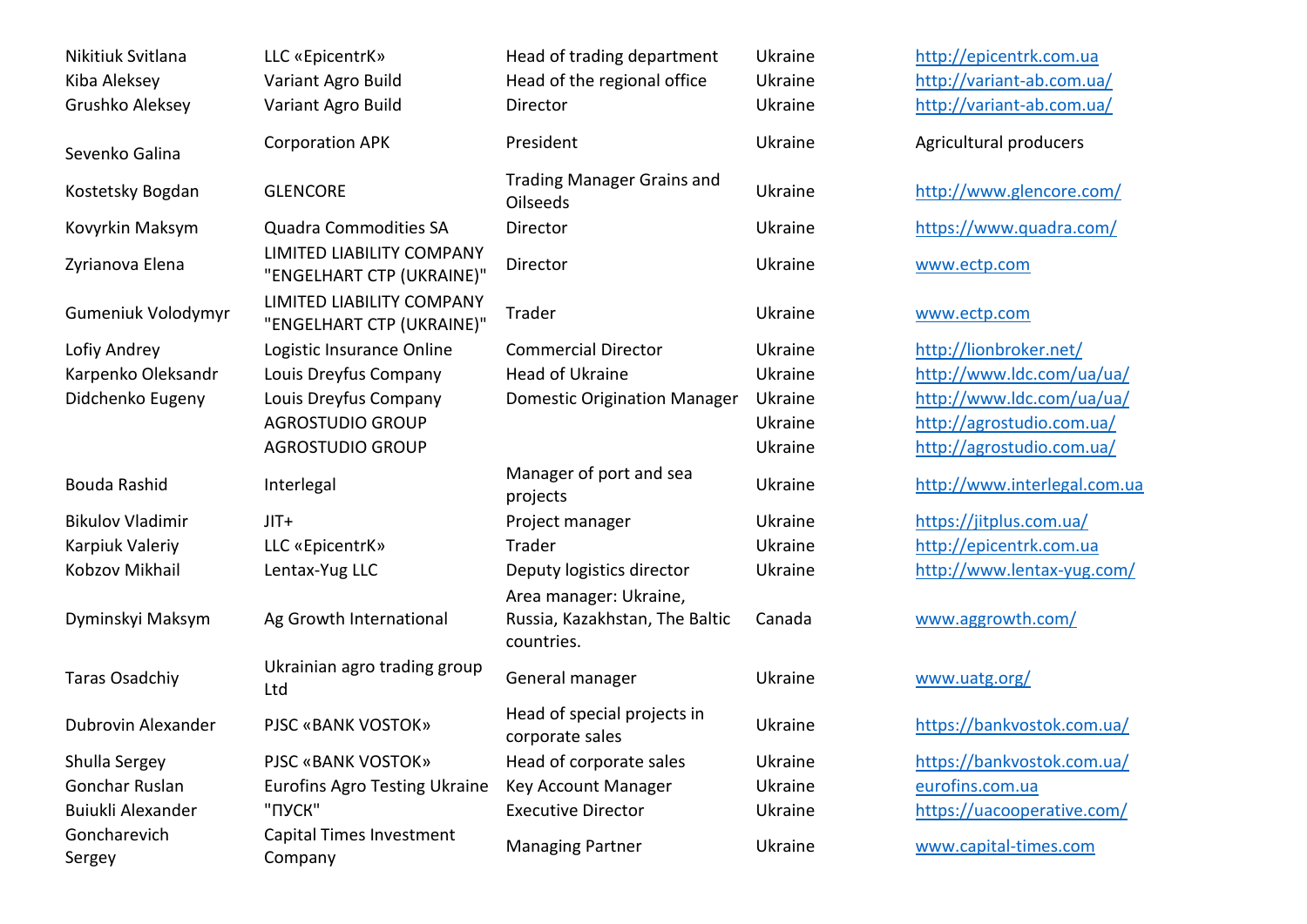| Lukianchuk Ivan          | <b>Adept Group</b>                                  | Owner                                                                         | Ukraine     | www.adept-group.biz                                             |
|--------------------------|-----------------------------------------------------|-------------------------------------------------------------------------------|-------------|-----------------------------------------------------------------|
| Lukianchuk Sergey        | <b>Adept Group</b>                                  | Director                                                                      | Ukraine     | www.adept-group.biz                                             |
| <b>Suvorov Denis</b>     | UkrSibBank, BNP Paribas<br>Group                    | <b>Acting Director of Large</b><br>Corporates                                 | Ukraine     | https://group.bnpparibas/en/                                    |
| <b>Torbine Alexandre</b> | <b>SoftCommodities Trading</b><br><b>Company SA</b> | Director                                                                      | Switzerland | www.softcomtrading.com                                          |
| Gontaeva Alina           | <b>SoftCommodities Trading</b><br>Company SA        | <b>Operating Manager</b>                                                      | Switzerland | www.softcomtrading.com                                          |
| Starikova Olga           | <b>ALFA BANK</b>                                    | <b>Head of Private Banking</b>                                                | Ukraine     | https://alfabank.ua/                                            |
| Lutsenko Olga            | Agroscope International                             | Head of the department of<br>procurement and sale of<br>agricultural products | Ukraine     | https://agroscope.ua/about-us/about-us-<br>237                  |
| Ilyin Aleksey            | <b>BASTICO UKRAINE</b>                              | Sales Department                                                              | Ukraine     | http://www.bastico.com                                          |
| Kosiukhno Mykhailo       | Sojam Ukraine LLC                                   | Director                                                                      | Ukraine     | http://www.sojam.ua/                                            |
| <b>Fefilov Yuriy</b>     | Alegrow S.A.                                        | Deputy CEO for Risk<br>Management                                             | Switzerland | http://www.alegrow.net/                                         |
| Kravchuk Yuriy           | <b>AGROGRAD V</b>                                   | <b>Commercial Director</b>                                                    | Ukraine     | http://www.tdn.kiev.ua/                                         |
| Grechuk Sergey           | <b>AGROGRAD V</b>                                   | <b>Head of Logistics Department</b>                                           | Ukraine     | http://www.tdn.kiev.ua                                          |
| <b>Evstifeev Nikolay</b> | ALPHACOSTA UKRAINE LLC                              | Project Logistic Division                                                     | Ukraine     | http://alphacosta.com/ru/                                       |
| Minaeva Yuliya           | ALPHACOSTA UKRAINE LLC                              | Sales Manager                                                                 | Ukraine     | http://alphacosta.com/ru/                                       |
| <b>Ivanov Gennadiy</b>   | <b>BPG Shipping Company</b><br><b>DMCC</b>          | General manager                                                               | <b>UAE</b>  | https://www.linkedin.com/company/bpg-<br>shipping-company-dmcc/ |
| <b>Evgeniy Sukachev</b>  | <b>BLACK SEA LAW COMPANY</b>                        | Senior Partner                                                                | Ukraine     | http://blacksealawcompany.com/                                  |
| Myronovskyi Bogdan       | <b>RAMBURS GROUP</b>                                | Trader                                                                        | Ukraine     | www.ramburs.com                                                 |
| Fedotov Maksym           | <b>RAMBURS GROUP</b>                                | Trader                                                                        | Ukraine     | www.ramburs.com                                                 |
| Kotseruba Viktoriia      | <b>RAMBURS GROUP</b>                                | <b>Execution department</b>                                                   | Ukraine     | www.ramburs.com                                                 |
|                          | <b>RAMBURS GROUP</b>                                |                                                                               | Ukraine     | www.ramburs.com                                                 |
| Artyshevskyi Denys       | VIKING TRADING OÜ                                   | Trader                                                                        | Estonia     |                                                                 |
| Mazurova Tetiana         | <b>UkrAgroConsult</b>                               | Sales director                                                                | Ukraine     | http://www.ukragroconsult.com                                   |
| Ivanov Ivan              | Agroenterprise "MAYAK"                              | <b>Commercial Director</b>                                                    | Ukraine     | вирощування зернових та олійних<br>культур                      |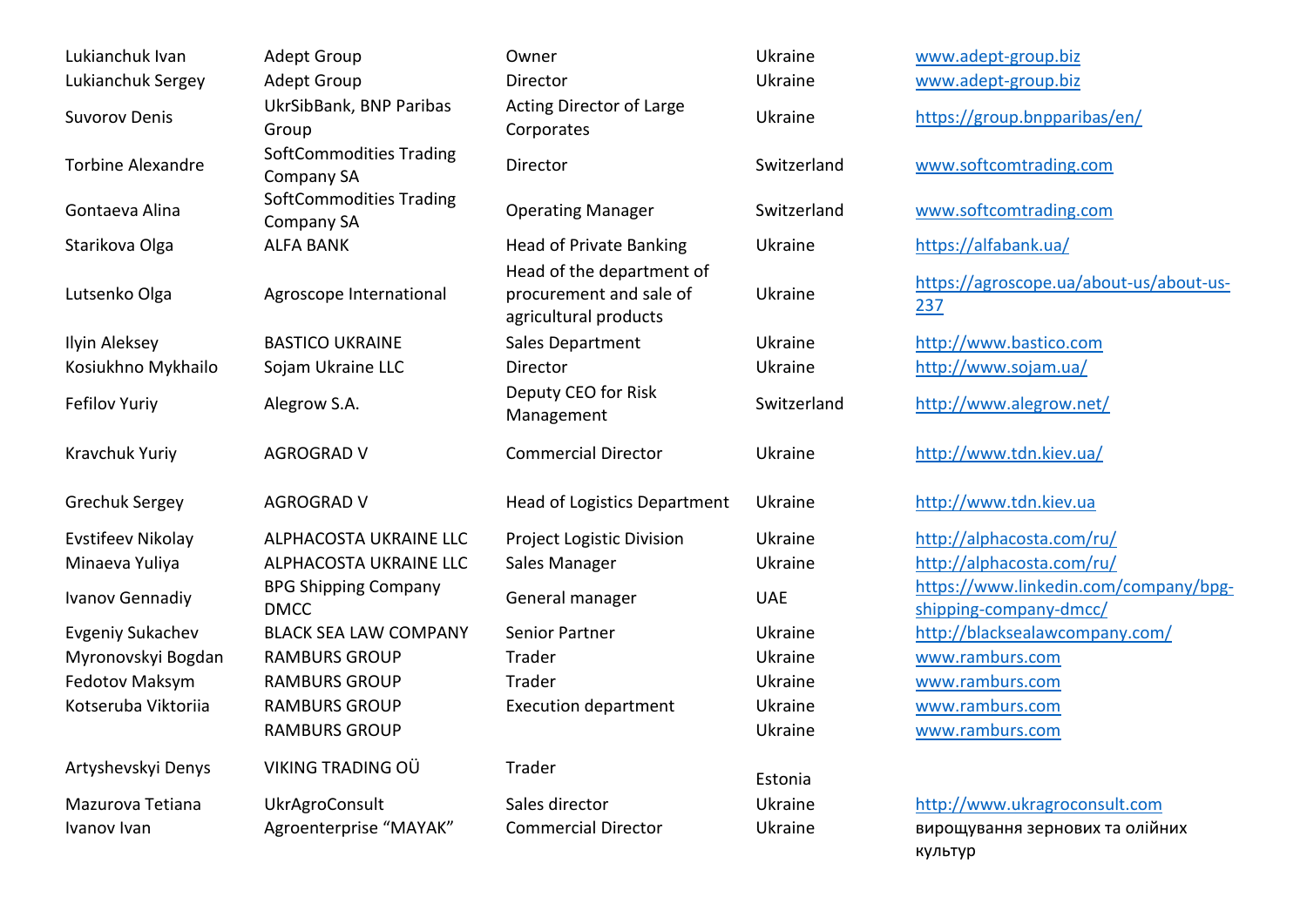| Shchuklin Yuriy        | ZERTEK, Limit liability<br>company         | Founder                                 | Ukraine     | forwarding of grain cargo by rail                      |
|------------------------|--------------------------------------------|-----------------------------------------|-------------|--------------------------------------------------------|
| Kramar Alexander       | <b>KRAMAR</b>                              | Director                                | Ukraine     |                                                        |
| Pakhomov Alexei        | OLAM INTERNATIONAL LTD                     | <b>General Manager - Grains</b>         | Ukraine     | http://olamgroup.com/locations/north-<br>eurasia/ukrai |
| Evdokymova Elena       | OLAM INTERNATIONAL LTD                     | Manager of Grain Trade                  | Ukraine     | http://olamgroup.com/locations/north-<br>eurasia/ukrai |
| Rusakov Roman          | OLAM INTERNATIONAL LTD                     | Trader                                  | Ukraine     | http://olamgroup.com/locations/north-<br>eurasia/ukrai |
| <b>Bulatov Evgeniy</b> | OLAM INTERNATIONAL LTD                     | Manager of grain trade                  | Ukraine     | http://olamgroup.com/locations/north-<br>eurasia/ukrai |
| Shpichak Alexander     | Dilex Trade LLC                            | <b>CEO</b>                              | Ukraine     | www.dilex.com.ua                                       |
| Pilipenko Pavel        | Elcaro                                     | Director                                | Ukraine     | http://elcaro.com.ua/                                  |
| Katrych Aleksandr      | <b>AGROSTUDIO GROUP</b>                    | Traider                                 | Ukraine     | http://agrostudio.com.ua/                              |
| Onishchuk Bogdan       | <b>AGROSTUDIO GROUP</b>                    | Traider                                 | Ukraine     | http://agrostudio.com.ua/                              |
|                        | RIELA UKRAINE                              |                                         | Ukraine     | http://riela.com.ua/ru/                                |
|                        | <b>RIELA UKRAINE</b>                       |                                         | Ukraine     | http://riela.com.ua/ru/                                |
| Neudert Oskar          | Hermes-Trading Ltd                         | Trader                                  | Ukraine     | www.ukragrocom.com                                     |
| Skichko Yuriy          | Hermes-Trading Ltd                         | Director                                | Ukraine     | www.ukragrocom.com                                     |
| <b>Egorov Michael</b>  | Hermes-Trading Ltd                         | <b>Head of Commercial</b><br>Department | Ukraine     | www.ukragrocom.com                                     |
| Milov Sergei           | <b>AGRICOM</b> group                       | Trader                                  | Ukraine     | www.agricom.com.ua                                     |
| Krasnopolska Kateryna  | <b>AGRICOM</b> group                       | <b>Head of Commercial</b><br>Department | Ukraine     | willistowerswatson.com                                 |
| Ilin Nick              | Starfuels S.A.                             | Commodity broker                        | Switzerland | http://starfuels.com/                                  |
| Korol Mykola           | Ernst & Young                              | <b>Associate Director</b>               | Ukraine     | www.ey.com/ua                                          |
| Andruschenko Denis     | <b>ITIRO CORPORATION</b>                   |                                         |             |                                                        |
| Bazayev Alexandr       | <b>General Survey Inspection</b><br>CO.LTD | General maneger                         | Ukraine     | Inspection and Surveying company                       |
| Igonin Volodymyr       | "Vasil Kisil & Partners" Law<br>Firm       | Partner                                 | Ukraine     | http://vkp.ua/ua/                                      |
| Knyazev Yuriy          | ALLSEEDS                                   | CEO                                     | Ukraine     | http://www.allseeds.com/                               |
| Petryshche Viacheslav  | <b>ALLSEEDS</b>                            |                                         | Ukraine     | http://www.allseeds.com/                               |
| Arkushenko Jana        | ALLSEEDS                                   | <b>Head Assistant</b>                   | Ukraine     | http://www.allseeds.com/                               |
|                        |                                            |                                         |             |                                                        |

| Ukraine     | forwarding of grain cargo by rail    |
|-------------|--------------------------------------|
| Ukraine     |                                      |
| Ukraine     | http://olamgroup.com/locations/north |
|             | eurasia/ukrai                        |
| Ukraine     | http://olamgroup.com/locations/north |
|             | eurasia/ukrai                        |
| Ukraine     | http://olamgroup.com/locations/north |
|             | eurasia/ukrai                        |
| Ukraine     | http://olamgroup.com/locations/north |
|             | eurasia/ukrai                        |
| Ukraine     | www.dilex.com.ua                     |
| Ukraine     | http://elcaro.com.ua/                |
| Ukraine     | http://agrostudio.com.ua/            |
| Ukraine     | http://agrostudio.com.ua/            |
| Ukraine     | http://riela.com.ua/ru/              |
| Ukraine     | http://riela.com.ua/ru/              |
| Ukraine     | www.ukragrocom.com                   |
| Ukraine     | www.ukragrocom.com                   |
| Ukraine     | www.ukragrocom.com                   |
| Ukraine     | www.agricom.com.ua                   |
| Ukraine     | willistowerswatson.com               |
| Switzerland | http://starfuels.com/                |
| Ukraine     | www.ey.com/ua                        |
| Ukraine     | Inspection and Surveying company     |
| Ukraine     | http://vkp.ua/ua/                    |
| Ukraine     | http://www.allseeds.com/             |
| Ukraine     | http://www.allseeds.com/             |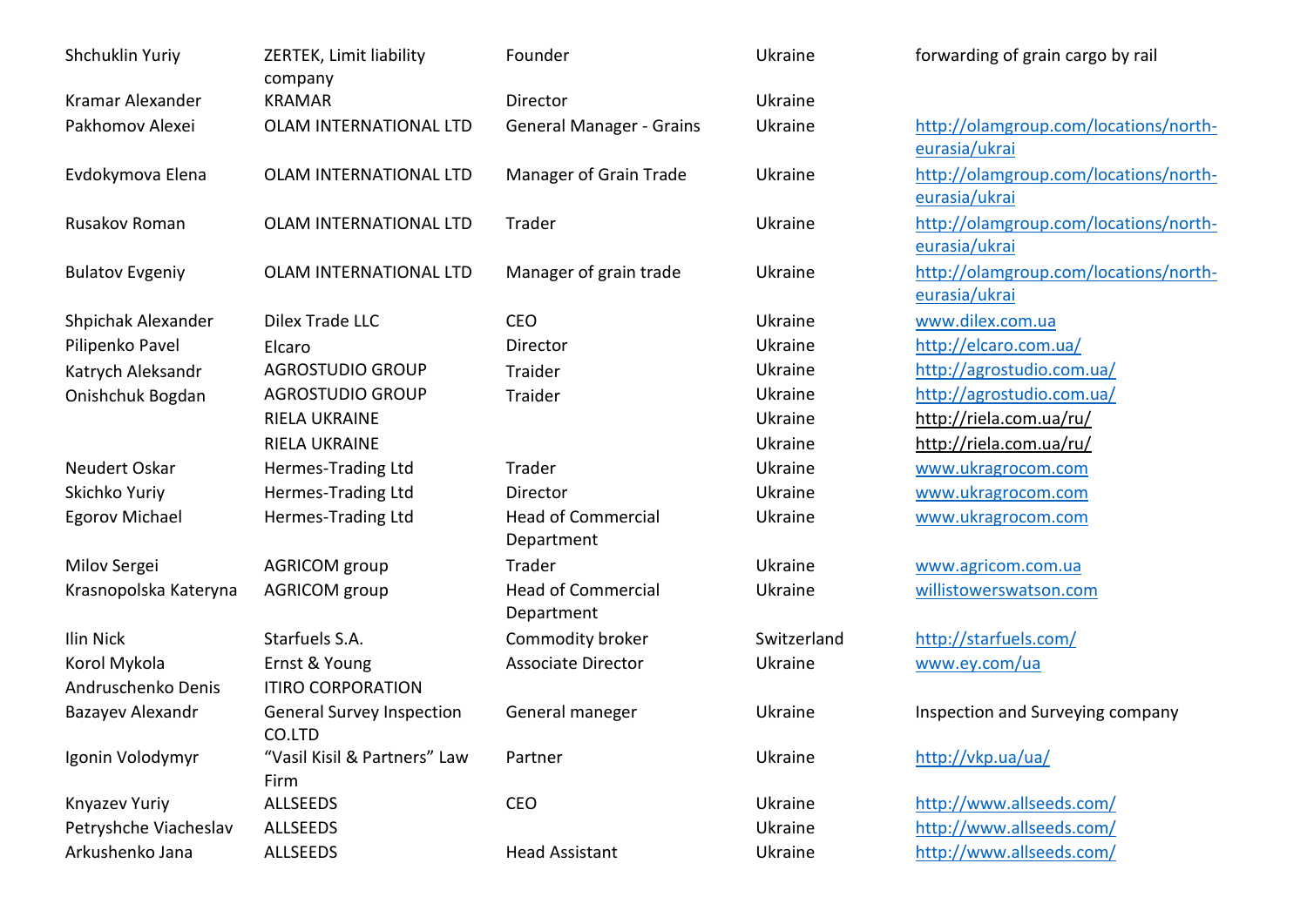| Vershelis Iryna           | <b>TAS AGRO</b>                               | <b>CEO</b>                  | Ukraine        |
|---------------------------|-----------------------------------------------|-----------------------------|----------------|
| Polyanskiy Dmitriy        | <b>LUKRO LTD</b>                              | manager                     | <b>Ukraine</b> |
| Miroshnichenko            | Kernel                                        |                             | Ukraine        |
| Nikolay                   |                                               |                             |                |
| Golovin Alexander         | Kernel                                        |                             | Ukraine        |
| Kulchitskaya Natalia      | Kernel                                        |                             | Ukraine        |
| Kovalyova Darya           | OPTIMUSAGRO TRADE LLC                         | Trader                      | Ukraine        |
| <b>Braginets Valeriya</b> | OPTIMUSAGRO TRADE LLC                         | Trader                      | Ukraine        |
| Potyomkin Vadym           | <b>BASF</b>                                   | <b>KAM Lead</b>             | Ukraine        |
| Kovernyk Vadym            | Ambar Export BKW                              | Owner                       | <b>Ukraine</b> |
| Kryvonos Maryna           | Ambar Export BKW                              | Head of International Trade | Ukraine        |
|                           | <b>Estonian Railway Services AS</b>           | Member of the Management    | Estonia        |
| Seim Erik                 | (E.R.S. AS)                                   | <b>Board</b>                |                |
|                           | <b>Estonian Railway Services AS</b>           | Managing director           | Estonia        |
| Hämäläinen Aleksander     | (E.R.S. AS)                                   |                             |                |
| <b>Holzinger Klaus</b>    | <b>Holzinger Grain and Biomass</b><br>Systems | Owner                       | Austria        |
|                           |                                               |                             |                |
| Kushnir Vitaly            | <b>ATK</b>                                    | <b>Commercial Director</b>  | <b>Ukraine</b> |
|                           |                                               | Specialist in trading       | Ukraine        |
| Korolchuk Olena           | SYNGENTA                                      | operations                  |                |
|                           |                                               | Specialist in trading       | Ukraine        |
| Ostapenko Viktoria        | SYNGENTA                                      | operations                  |                |
| Stetsenko Olesia          | <b>SYNGENTA</b>                               | Logistics specialist        | Ukraine        |
| Aksenov Artem             | Amspec Ukraine                                | Director                    | Ukraine        |
| Moshnyanskiy Alexey       | Alex Stewart International                    | <b>Business executive</b>   | Ukraine        |
|                           | Ukraine                                       |                             |                |
|                           | Alebor Group                                  |                             | Ukraine        |
|                           | PACOBO International                          |                             | Ukraine        |
| Palco Gabriel             | Forwarding & Logistic Center                  |                             |                |
|                           | <b>ArcelorMittal Projects</b>                 |                             | Ukraine        |
|                           | <b>Ukraine LLC</b>                            |                             |                |

<http://tasagro.com/> <http://lukroltd.com/> http://www.kernel.ua/ua/

http://www.kernel.ua/ua/ http://www.kernel.ua/ua/ <http://optimus.com.ua/> <http://optimus.com.ua/> [www.agro.basf.ua](http://www.agro.basf.ua/) https://ambar export.ua/

https://ambar export.ua/

## [www.ers.com.ee](http://www.ers.com.ee/)

[www.ers.com.ee](http://www.ers.com.ee/) Grain and Biomass Systems Consulting and Business Strategies

## [www.syngenta.ua](http://www.syngenta.ua/)

[www.syngenta.ua](http://www.syngenta.ua/) [www.syngenta.ua](http://www.syngenta.ua/) <https://www.amspecllc.com/> [www.alexstewartinternational.com.ua](http://www.alexstewartinternational.com.ua/)

[www.alebor.com](http://www.alebor.com/)

[www.pacobo.com](http://www.pacobo.com/)

http://corporate.arcelormittal.com/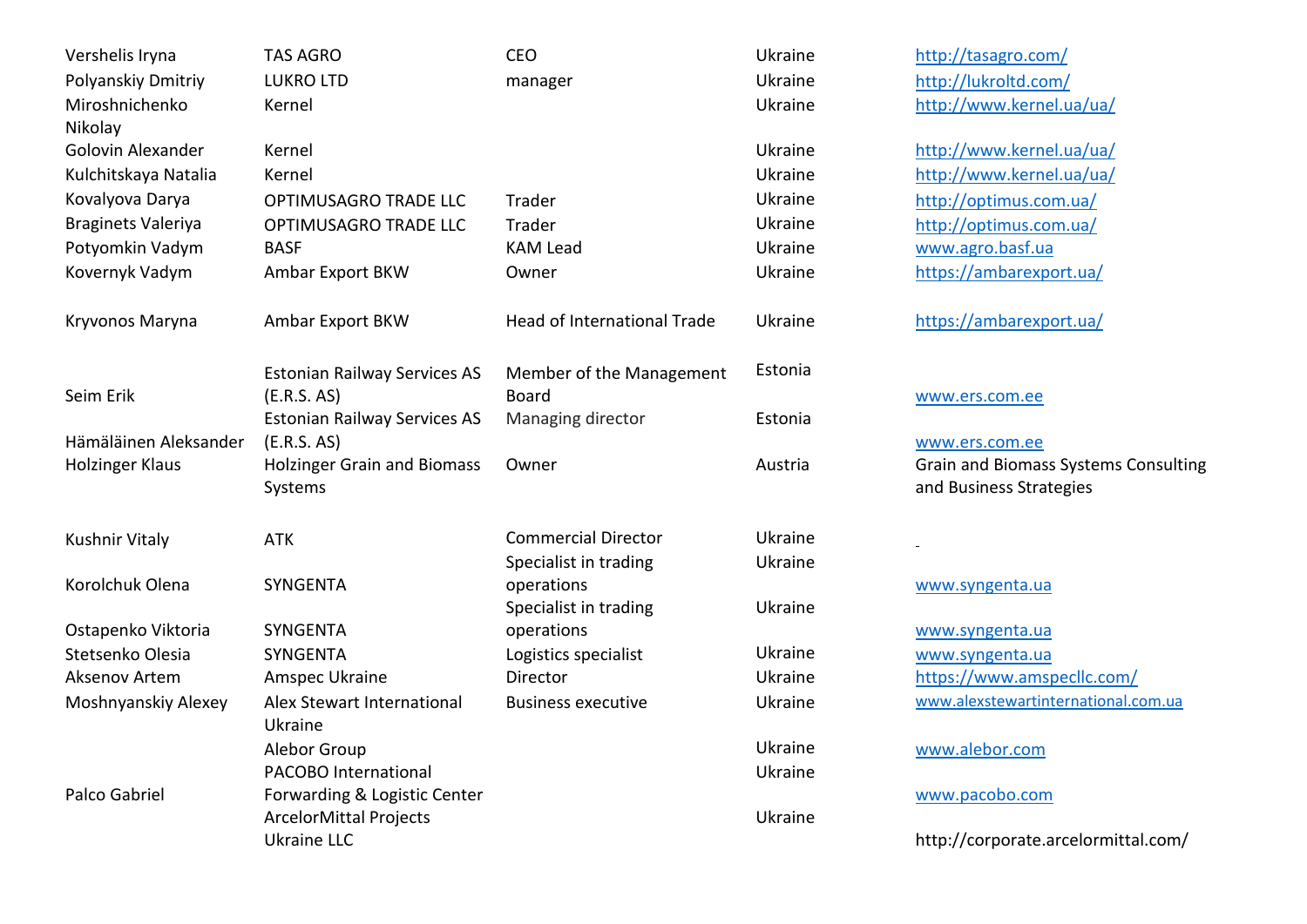Moualla Sam GSI Director of Commercial Business <http://www.gsu.com.ua/> Vyniarskyi Vladyslav UkrAgroCom LLC Deputy CEO Ukraine [www.ukragrocom.com](http://www.ukragrocom.com/)  Morozov Maxim **ATIS Shipping LTD** Director **Director** Ukraine [www.atis.co.ua](http://www.atis.co.ua/) Kotov Sergey ATIS Shipping LTD Chief - agent Ukraine [www.atis.co.ua](http://www.atis.co.ua/) Solostovskiy Mikhail INSPECTORATE UKRAINE AGRI Dept. Director Curraine Ukraine www.bureauveritas.com.ua Bronetzky Konstantin INSPECTORATE UKRAINE General Manager deputy Ukraine Aslamov Ruslan AIK TRADING Commercial Director Ukraine [http://aikgroup.com.ua](http://aikgroup.com.ua/) Nikolaiev Dmitriy TD "Ugelevator" LLC Head of sales Department Ukraine Riabchenko Vitalii TD "Ugelevator" LLC Head of Foreign Economic Ukraine [www.td-ugelevator.com](file:///D:/GU/www.td-ugelevator.com) Activity Department Dekhtiarenko Oleksandr TD "Ugelevator" LLC Commercial Director Ukraine Berdnik Oksana **UkrTransAgro LLC** Head of the Marketing Ukraine Department Ukraine Bugera Kostiantyn LLC «TH «Agrosynergy» Director Ukraine Slobodyanik Victor LLC «TH «Agrosynergy» CEO Ukraine Ukraine <http://agrosynergy.com.ua/> Sokolov Michael P&O Maritime Ukraine CEO Ukraine Ohrimenko Olga P&O Maritime Ukraine CFO CFO Ukraine Staniulis Augustas UNIC CFO CONVINCED Ukraine <http://unic.org.ua/> Tymoshenko Oleksandr UNIC Commercial Director Ukraine Alatortsev Yurii TITAN MACHINERY General Director Ukraine Schroeper Dorian GRAINCORP UKRAINE Chief Operations Officer Ukraine Tkachova Iryna GRAINCORP UKRAINE Senior Procurement Manager Ukraine [http://www.graincorp.eu](http://www.graincorp.eu/) Hrabar Tetiana GRAINCORP UKRAINE Procurement Coordinator Ukraine Misiachenko Oleksandr GRAINCORP UKRAINE Procurement Manager Ukraine Varvarenko Andrii Nortrop LLC General Manager Ukraine Poltoratskyi Sergii Nortrop LLC Commercial Manager Ukraine http://www.nortrop.com.ua Mavrodii Michael Nortrop LLC Head of Fowarding Department Ukraine Goroyan Rafael **PROMETEY** PROMETEY Chairman of the Supervisory Board Ukraine [prometey.org.ua](http://prometey.org.ua/) Gudyma Grigoriy **PROMETEY** Analyst **Analyst** PROMETEY **Analyst** PROMETEY Kalagov Valeriy **Control Union Ukraine LLC** Managing director Managing Ukraine daviGryshchenko Andriy Sinopharm Ukraine LLC Head of Oil & Oilseed Department Ukraine Andronov Rostislav SC "INTERTEK UKRAINE" Business Line Manager Agri Ukraine Ukraine [http://www.intertek.com](http://www.intertek.com/) Agricultural Services

Pylypchuk Yuriy Al Ghurair Resources Trader Ukraine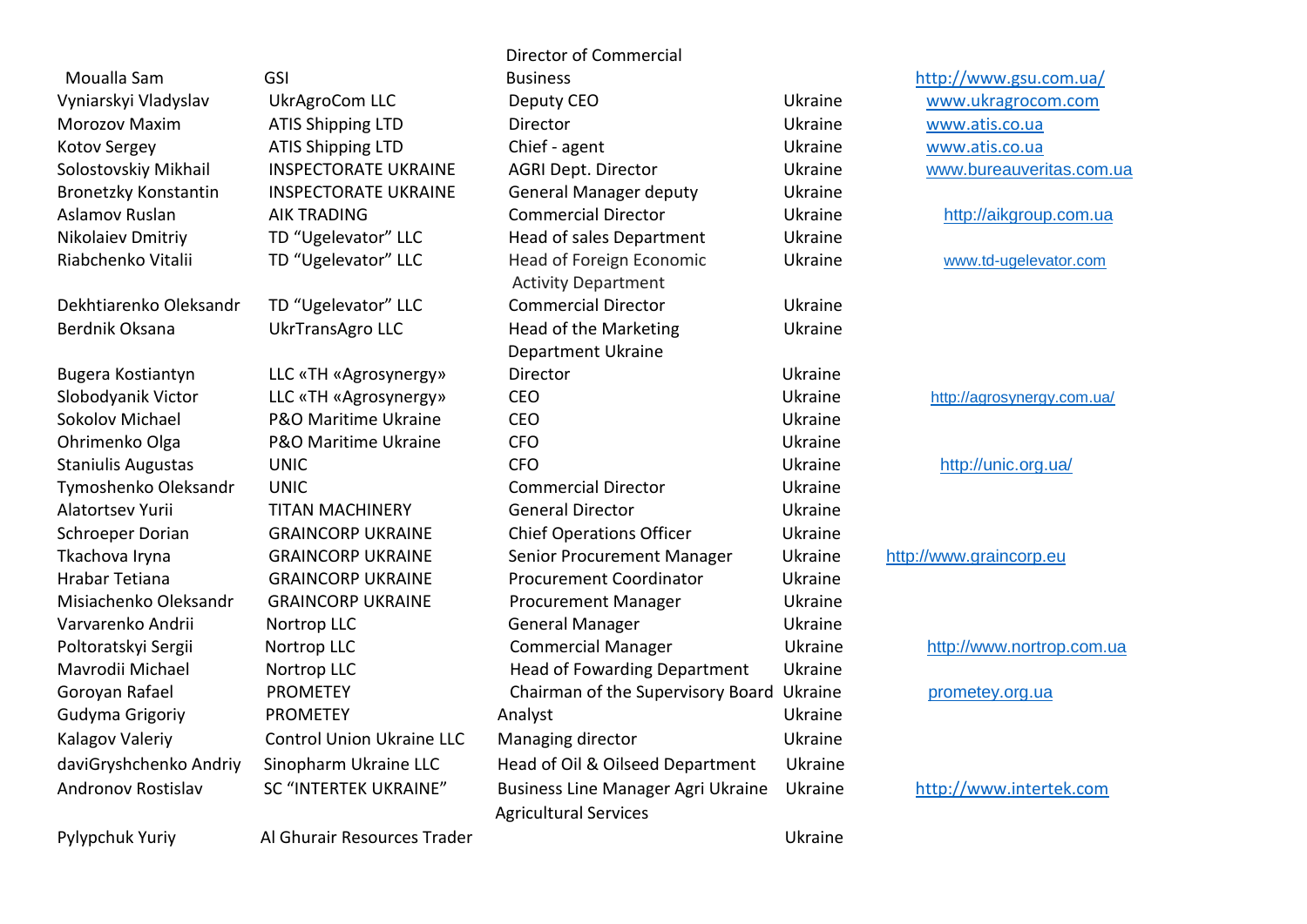| Nazarov Sergey              | Al Ghurair Resources Logistics                          | Manager                                                   | Ukraine     | www.al-ghurair.com       |
|-----------------------------|---------------------------------------------------------|-----------------------------------------------------------|-------------|--------------------------|
| Grischenko Nadia            | <b>Thomson Reuters</b>                                  | Ukraine                                                   |             |                          |
| Shkut Yaroslav              | Seedrail LLC                                            | Founder                                                   | Ukraine     |                          |
| Korchmaryova Arina          | Cotecna Ukraine Limited                                 | Vice President - Area Manager                             | Ukraine     | http://www.cotecna.com/  |
|                             |                                                         | Ukraine, Russia, Baltic States                            |             |                          |
| Dimov Ivan                  | Exim - Agro                                             | Director                                                  | Ukraine     |                          |
| Semenchyk Irina             | <b>Grain Transportation Company Director</b>            |                                                           | Ukraine     |                          |
| Reznik Roman                | <b>Grain Transportation Company Commercial Director</b> |                                                           | Ukraine     |                          |
| <b>Buyanov Aleksandr</b>    | Grain Transportation Company Head of trading department |                                                           | Ukraine     |                          |
| Sizonenko Denis             |                                                         | Grain Transportation Company Manager of trading departmet | Ukraine     |                          |
| <b>Rusin Denys</b>          | <b>Ascet Shipping</b>                                   | Director                                                  | Ukraine     |                          |
| Voznyuk Alexander           | <b>SGS UKRAINE</b>                                      | <b>Managing Director</b>                                  | Ukraine     | www.ua.sgs.com           |
| Tykhonenko Georgiy          | <b>SGS UKRAINE</b>                                      | <b>Business Manager</b>                                   | Ukraine     |                          |
| Golubyatnikova Victoria     | <b>SGS UKRAINE</b>                                      | <b>Deputy Business Manager</b>                            | Ukraine     |                          |
|                             |                                                         | for Customer Care                                         |             |                          |
| Oplachko Vitaliy            | <b>OMA INTERBROKER</b>                                  | General manager                                           | Ukraine     |                          |
| Dorokhov Alexandr           | ZERNOTREIDYNH                                           | Finance director                                          | Ukraine     |                          |
| Oriekhov Sergii             | ZERNOTREIDYNH                                           | <b>Commercial Director</b>                                | Ukraine     |                          |
| <b>Bolle Picard Thierry</b> | <b>SCB Brokers SA</b>                                   | <b>Broker</b>                                             | Switzerland |                          |
| <b>Mombaerts Vivien</b>     | <b>SCB Brokers SA</b>                                   | <b>Broker</b>                                             | Switzerland |                          |
| Shpachuk Olga               | Donau Soja Association                                  | Market development manager                                | Ukraine     | http://www.donausoja.org |
| Bondarenko Kyrylo           | Pavlogradzernoproduct LLC                               | Deputy director                                           | Ukraine     | http://pzp.in.ua         |
| Matseyko Vladimir           | <b>VA Ukraine</b>                                       | Trader                                                    | Ukraine     | http://vait.com/         |
| Sysoyev Alexander           | VA Ukraine                                              | Trader                                                    | Ukraine     |                          |
| <b>Titievskiy Peter</b>     | <b>TRANS-SERVISE-KTT LLC</b>                            | President                                                 | Ukraine     | www.transservice.com.ua  |
| <b>Tugayev Oleksiy</b>      | <b>PIVDENNY Bank</b>                                    | Head of agricultural and                                  | Ukraine     |                          |
|                             |                                                         | petroleum division for large corporate business           |             |                          |
| <b>Gutsol Ganna</b>         | <b>PIVDENNY Bank</b>                                    | Head of Corporate Center of the                           | Ukraine     | https://bank.com.ua      |
|                             |                                                         | Southern macro region                                     |             |                          |
| Shershnov Oleksii           | <b>WINGS AND FREEMAN</b>                                | Director                                                  | Ukraine     |                          |
|                             | <b>CAPITAL UKRAINE</b>                                  |                                                           |             |                          |
| Goginava Karlo              | <b>WINGS AND FREEMAN</b>                                | <b>Managing Partner</b>                                   | Ukraine     | www.wfcu.com.ua          |
|                             | <b>CAPITAL UKRAINE</b>                                  |                                                           |             |                          |
|                             |                                                         |                                                           |             |                          |